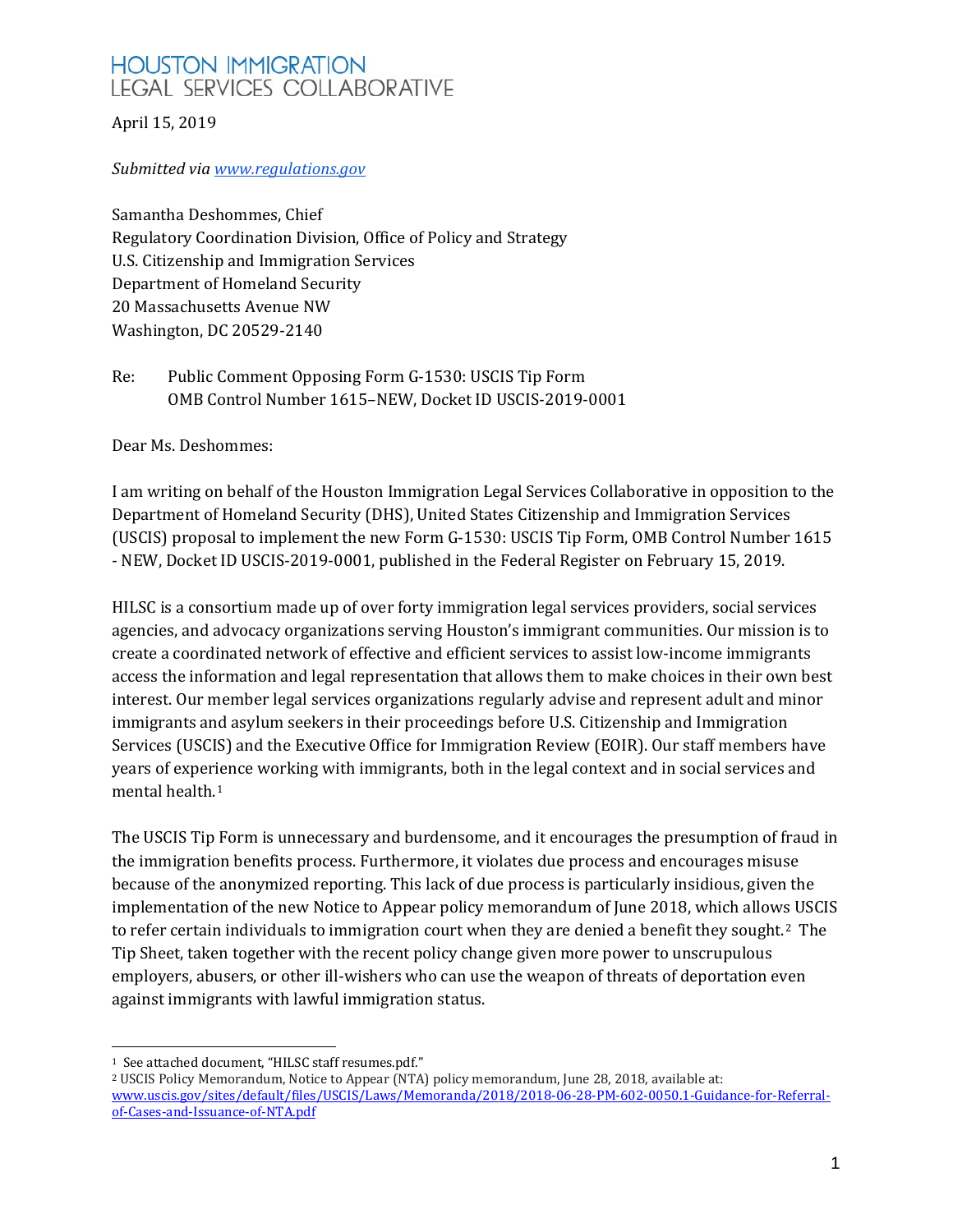### **I. The USCIS Tip Form is unnecessary and encourages the presumption of fraud in the immigration benefits process**

USCIS's primary function, as established by the Homeland Security Act of 2002, is to adjudicate immigration benefits.[3](#page-1-0) Over the last two years, USCIS has transformed into another immigration enforcement agency thro[u](#page-1-1)gh its increased focus on fraud and the implementation of other sweeping policy changes.4 There are already existing mechanisms for collecting information about fraud, e.g. through the HSI Tip Line, which already operates with questionable effectiveness. Creating another avenue to invite the public to submit unsubstantiated reports of fraud about individual immigrants not only creates unnecessary redundancies but also significant harm to immigrant communities.

Unfortunately, there are many individuals who would submit such unsubstantiated reports in order to harm immigrant communities. According to the Department of Justi[ce](#page-1-2), hate crimes continue to rise, particularly those motivated by racial, ethnic, or religious animus.5 For example, Muslim, Arab, Iranian, Middle Eastern, and South Asian communities face targeted harassment and violence at alarming rates, particularly in the last few years, like many other communities of color and immigrant communities. Recent reports from the Federal Bureau of Investigations (FBI) show that Muslim, Arab, Iranian, Middle Eastern, and South Asian Americans are facing heightened levels of harassment and violence, and by the FBI's own admission, these numbers are severely underreported.[6](#page-1-3) Similarly, the FBI reports that hate crimes against Hispanics and Latino communities have risen nationally.[7](#page-1-4) These incidents are also underreported, [d](#page-1-5)ue to an increased fear of reporting racially motivated crimes and incidents to law enforcement.8

In Greater Houston, there were multiple reports of hateful propaganda spread throughout our region. In 2018 and 2019, white Supremacist groups, like Patriot Front and Daily Stormer Book Club, distributed hateful anti-immigrant propaganda in the greater Houston region, including the City of Houston, Kemah, Pearland, Jacinto City, Spring, and The Woodlands. The alt right and white supremacist groups posted flyers and stickers with slogans like: "Keep America American," "Reclaim America," and "Keep Am[er](#page-1-6)ica American: Report any and all illegal aliens..." and "All hate crimes are hoaxes," among others.9

<span id="page-1-4"></span><sup>7</sup> See Arab American Institute, Hate Crimes Continue to Surge in America (November 13, 2018), available at www.aaiusa.org/hate crimes continue to surge in america (summarizing FBI 2017 statistics).

<span id="page-1-5"></span><sup>8</sup> Rising hate drives Latinos and immigrants into silence, News21 [\(](http://www.aaiusa.org/hate_crimes_continue_to_surge_in_america)August 22, 2018), available at [www.philly.com/philly/living/rising-hate-drives-latinos-and-immigrants-into-silence-20180822.html.](https://www.philly.com/philly/living/rising-hate-drives-latinos-and-immigrants-into-silence-20180822.html)

<span id="page-1-6"></span><sup>9</sup> ADL Hate, Extremism, Anti-Semitism, Terrorism (H.E.A.T.) Map, available at: [www.adl.org/education-and](https://www.adl.org/education-and-resources/resource-knowledge-base/adl-heat-map)[resources/resource-knowledge-base/adl-heat-map](https://www.adl.org/education-and-resources/resource-knowledge-base/adl-heat-map) (last accessed April 8, 2019)

<span id="page-1-0"></span> $\ddot{\phantom{a}}$ <sup>3</sup> USCIS was created with the Congressional intent of focusing on benefits adjudication, rather than enforcement. USCIS was "formed to enhance the security and improve the efficiency of national immigration services by exclusively focusing on the administration of benefit applications" while ICE and CBP "handle immigration enforcement and border security<br>functions." USCIS Webpage, "Our History" (May 25, 2011), available at www.uscis.gov/about-us/our-history. <sup>4</sup> Joshua Breisblatt. "USCIS Is Slowly Being Morphed into an Immigration Enforcement Agency" (July 9, 2018), available at immigrationimpact.com/2018/07/09/uscis-guidance-immigration-benefit/.

<span id="page-1-2"></span><span id="page-1-1"></span><sup>&</sup>lt;sup>5</sup> Federal Bureau of Investigations Uniform Crime Reporting Program 2017 Hate Crimes Statistics, available at [ucr.fbi.gov/hate-crime/2017/topic-pages/incidents-and-offenses.](https://ucr.fbi.gov/hate-crime/2017/topic-pages/incidents-and-offenses)

<span id="page-1-3"></span> $6$  John Eligon, Hate Crimes Increase for the Third Consecutive Year, F.B.I. Reports, New York Times (November 13, 2018), available at www.nytimes.com/2018/11/13/us/hate-crimes-fbi-2017.html.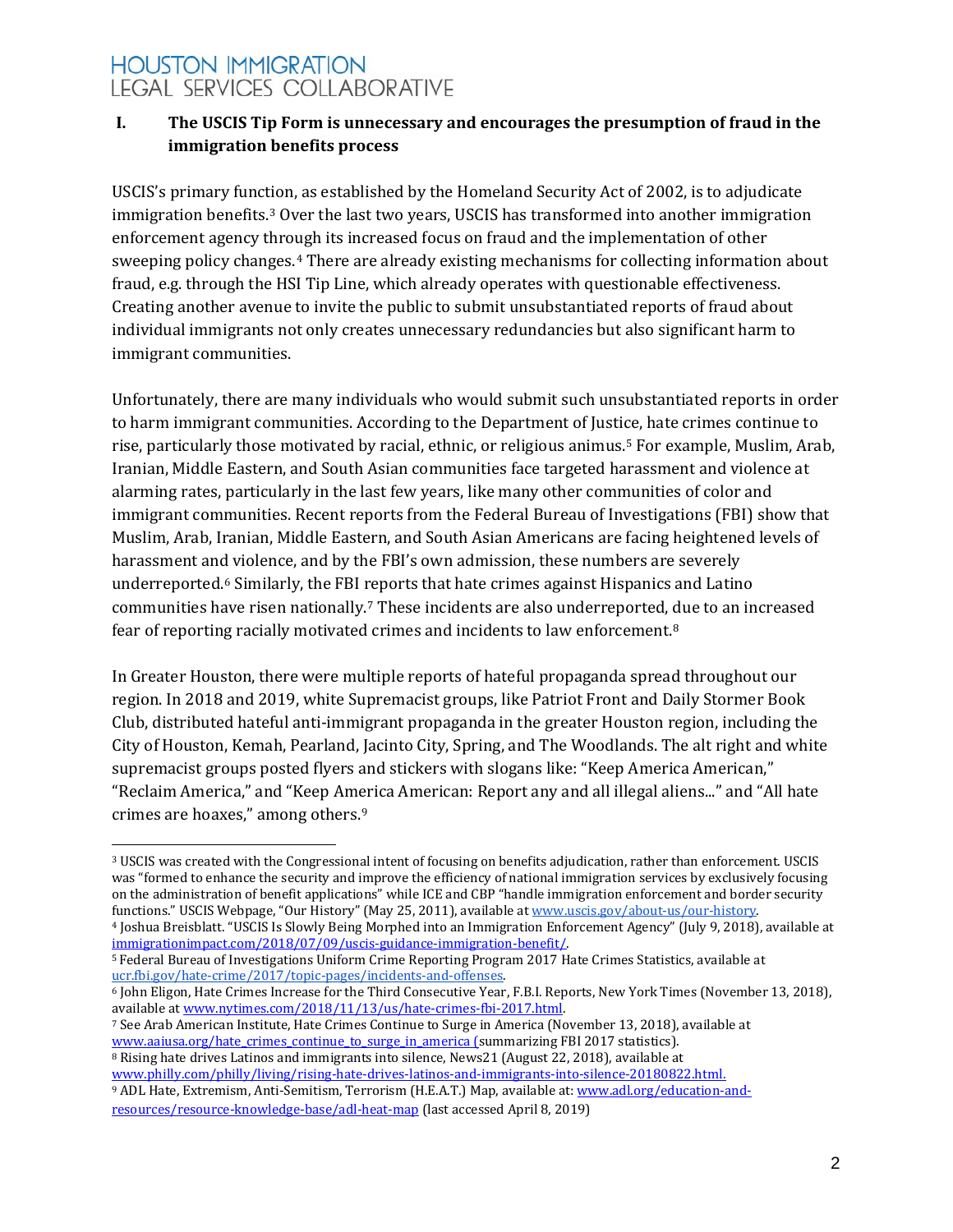The implementation of the USCIS Tip Form, which permits anonymous and unsubstantiated reporting to USCIS, creates a high likelihood that bias and bigotry will play a role in reporting. Reported individuals face increased scrutiny, surveillance, and potential loss of benefits without any due process. Furthermore, it is unclear whether an applicant would even know of – let alone be able to refute – such allegations of fraud.

### **II. The USCIS Tip Form Misuses USCIS Resources**

Resources put toward vetting unsubstantiated tips from anonymous members of the public will take away from adjudication of benefits. USCIS has radically slowed application processing in the past two years.[10](#page-2-0) Complicating the adjudications process with anonymous and unfounded allegations of fraud in a system that already suffers from backlogs and lack of transparency will harm applicants and their families.

With nearly 6 million pending cases as of March 31, 2018, DHS has conceded that USCIS lacks the resources to timely process its existing workload.[11](#page-2-1) A review of data just since FY 2017 indicates lengthening processing times for applications for green cards, employment authorization, travel documents, and green card replacements, among others. By the end of FY 2017, 5,606,618 applications and petitions remained unadjudicated by USCIS $12 - 23\%$  $12 - 23\%$  more than one year earlier.<sup>[13](#page-2-3)</sup> In February 2018, DHS conceded, "USCIS continues to face capacity chall[en](#page-2-5)ges."[14](#page-2-4) In fact, processing times for many of the agency's product lines has doubled in recent years.<sup>15</sup>

Immigrants in Texas have seen their wait times balloon. The latest federal count available showed that the naturalization application backlog in Texas stood at about 103,300 applications at the end of March 2018 – up from about 30,500 at the end of March 2014.[16](#page-2-6) In Houston, adjustment of status applications are taking 19.5 to 24 months to adjudicate and naturalization applications are taking

[www.uscis.gov/sites/default/files/USCIS/Resources/Reports%20and%20Studies/Immigration%20Forms%20Data/All](https://www.uscis.gov/sites/default/files/USCIS/Resources/Reports%20and%20Studies/Immigration%20Forms%20Data/All%20Form%20Types/Quarterly_All_Forms_FY18Q2.pdf) [%20Form%20Types/Quarterly\\_All\\_Forms\\_FY18Q2.pdf.D](https://www.uscis.gov/sites/default/files/USCIS/Resources/Reports%20and%20Studies/Immigration%20Forms%20Data/All%20Form%20Types/Quarterly_All_Forms_FY18Q2.pdf)HS, "Annual Report on the Impact of the Homeland Security Act on Immigration Functions Transferred to the Department of Homeland Security" (Apr. 13, 2018)[;](https://www.uscis.gov/sites/default/files/reports-studies/Annual-Report-on-the-Impact-of-the-Homeland-Security-Act-on-Immigration-Functions-Transferred-to-the-DHS.pdf)

[www.uscis.gov/sites/default/files/reports-studies/Annual-Report-on-the-Impact-of-the-Homeland-Security-Act-on-](https://www.uscis.gov/sites/default/files/reports-studies/Annual-Report-on-the-Impact-of-the-Homeland-Security-Act-on-Immigration-Functions-Transferred-to-the-DHS.pdf)[Immigration-Functions-Transferred-to-the-DHS.pdf.](https://www.uscis.gov/sites/default/files/reports-studies/Annual-Report-on-the-Impact-of-the-Homeland-Security-Act-on-Immigration-Functions-Transferred-to-the-DHS.pdf)

<span id="page-2-0"></span> $\overline{a}$ <sup>10</sup> Jason Boyd and Greg Chen, AILA Policy Brief: USCIS Processing Delays Have Reached Crisis Levels Under the Trump Administration, American Immigration Lawyers Association (January 30, 2019), available at www.aila.org/advo-<br>media/aila-policy-briefs/aila-policy-brief-uscis-processing-delays.

<span id="page-2-1"></span><sup>&</sup>lt;sup>11</sup> USCIS Webpage, "Data Set: All USCIS Application and Petition Form Types: Fiscal Year 2018, 2nd Quarter" (Jul. 17, 2018[\);](https://www.uscis.gov/sites/default/files/USCIS/Resources/Reports%20and%20Studies/Immigration%20Forms%20Data/All%20Form%20Types/Quarterly_All_Forms_FY18Q2.pdf)

<span id="page-2-2"></span><sup>12</sup> U.S. Citizenship and Immigration Services. Data set: All USCIS Application and Petition Form Types, 2017, available at [www.uscis.gov/sites/default/files/USCIS/Resources/Reports%20and%20Studies/Immigration%20Forms%20Data/All](https://www.uscis.gov/sites/default/files/USCIS/Resources/Reports%20and%20Studies/Immigration%20Forms%20Data/All%20Form%20Types/Quarterly_All_Forms_FY17Q4.pdf) [%20Form%20Types/Quarterly\\_All\\_Forms\\_FY17Q4.pdf.](https://www.uscis.gov/sites/default/files/USCIS/Resources/Reports%20and%20Studies/Immigration%20Forms%20Data/All%20Form%20Types/Quarterly_All_Forms_FY17Q4.pdf) End of FY 2017 Pending Forms - 5,606,618.

<span id="page-2-3"></span><sup>13</sup> U.S. Citizenship and Immigration Services. Data set: All USCIS Application and Petition Form Types, 2016, available at [www.uscis.gov/sites/default/files/USCIS/Resources/Reports%20and%20Studies/Immigration%20Forms%20Data/All](https://www.uscis.gov/sites/default/files/USCIS/Resources/Reports%20and%20Studies/Immigration%20Forms%20Data/All%20Form%20Types/all_forms_performancedata_fy2016_qtr4.pdf) [%20Form%20Types/all\\_forms\\_performancedata\\_fy2016\\_qtr4.pdf.](https://www.uscis.gov/sites/default/files/USCIS/Resources/Reports%20and%20Studies/Immigration%20Forms%20Data/All%20Form%20Types/all_forms_performancedata_fy2016_qtr4.pdf) End of FY 2016 Pending Forms – 4,316,013.

<span id="page-2-4"></span><sup>14</sup> U.S. Department of Homeland Security. Annual Performance Report: Fiscal Years 2017-2019, 2018, available at [www.dhs.gov/sites/default/files/publications/DHS%20FY%202017-2019%20APR\\_0.pdf.](https://www.dhs.gov/sites/default/files/publications/DHS%20FY%202017-2019%20APR_0.pdf)

<span id="page-2-5"></span><sup>15</sup> *See* USCIS Webpage, "Historical National Average Processing Time for All USCIS Offices" (up to Jul. 31, 2018[\);](https://egov.uscis.gov/processing-times/historic-pt) [egov.uscis.gov/processing-times/historic-pt.](https://egov.uscis.gov/processing-times/historic-pt)

<span id="page-2-6"></span><sup>16</sup> Alexa Ura, "Under Trump, The Backlog of U.S. Citizenship Applications in Texas Is Growing," Houston Public Media (August 9, 2018), available a[t www.houstonpublicmedia.org/articles/news/2018/08/09/299370/under-trump-the](https://www.houstonpublicmedia.org/articles/news/2018/08/09/299370/under-trump-the-backlog-of-u-s-citizenship-applications-in-texas-is-growing/)[backlog-of-u-s-citizenship-applications-in-texas-is-growing/](https://www.houstonpublicmedia.org/articles/news/2018/08/09/299370/under-trump-the-backlog-of-u-s-citizenship-applications-in-texas-is-growing/)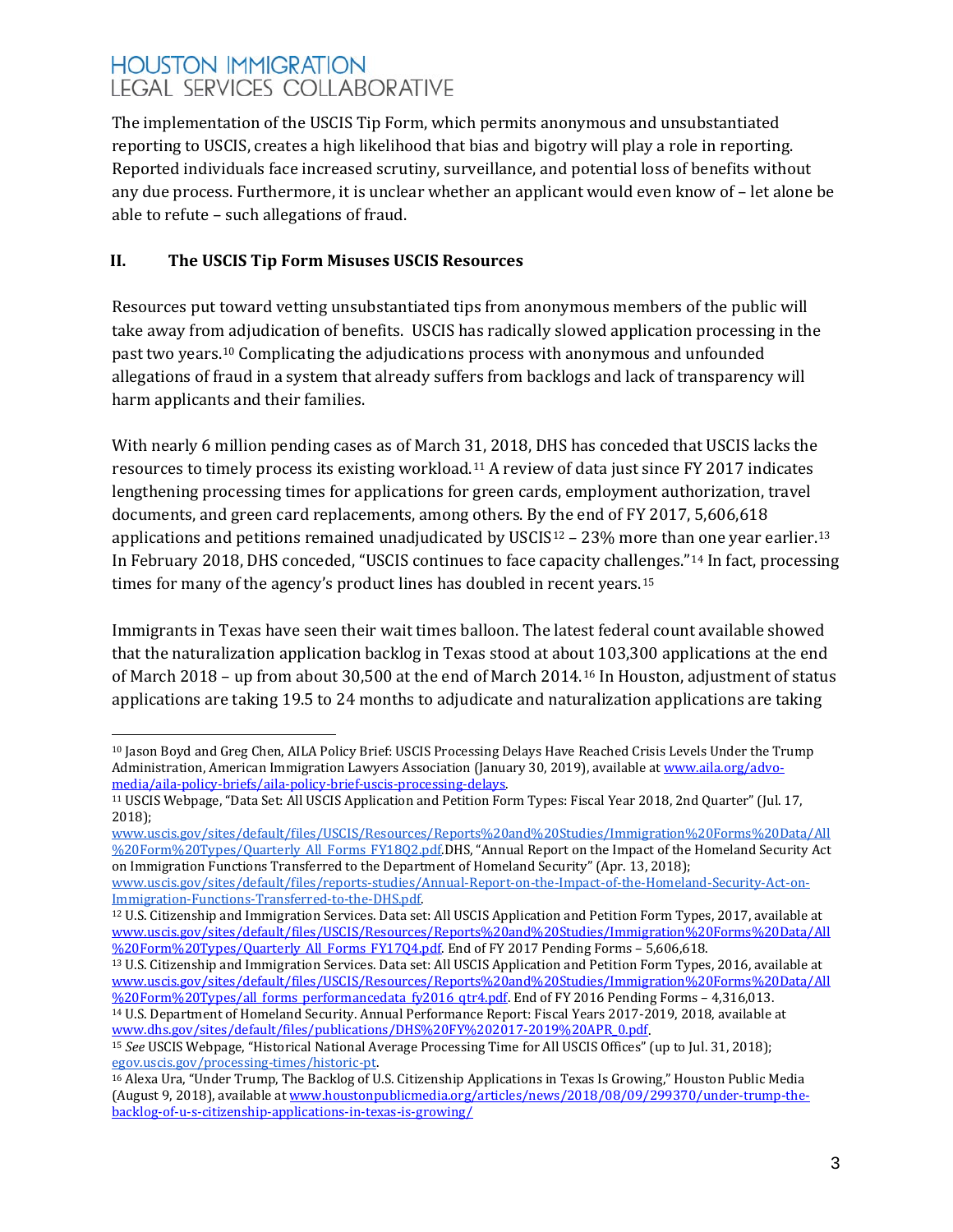between 17 and 21.5 months.[17](#page-3-0) The processing ti[me](#page-3-1) has now more than doubled for a lawful permanent resident to become a citizen in Texas. <sup>18</sup> In March 2019, ten Texas House members sent a letter to USCIS Director Cessna about these delays, emphasizing that such delays impose a "bur[de](#page-3-2)n on those who live and work in our community and want nothing more than to follow the law."19

Processing delays upend the lives of immigrants and their U.S. citizen families. Lengthy wait times can result in applicants losing their jobs, thus depriving their families – including families with U.S. citizen children – of income essential to necessities like food and housing.[20](#page-3-3) Adjudication delays also lead to expiration of driver's licenses, which immigrants may rely upon to access banking, medical treatment, and other indispensable services, as well as for transportation to school and work. Delays also prolong the separation of families who are dependent on case approval for their reunions. The stress of waiting for status has significant negative mental health impacts as well.[21](#page-3-4)

Not only is such reporting and targeting unjust, it is also a waste of government resources to focus on claims that have no relevance to fraud or abuse.

### **III. The USCIS Tip Form violates due process**

A. The USCIS Tip Form is overbroad and vague

USCIS fails to set any criteria for reporting fraud and there is no requirement that an allegation be made in connection with a pending application for benefits. The form also provides no definition of "fraud," which has a complex definition under the Immigration Act and in case law. Additionally, it is unclear how the information collected through the USCIS Tip Form will be used in adjudications. Moreover, by creating an "other" category, USCIS is opening its reporting to claims with no connection to fraud, instead creating yet another avenue for bigotry and harassment with serious consequences for individuals, communities of color, and government administrators.

B. Anonymous Reporting Encourages Misuse

The proposed USCIS Tip Form requests that individuals provide their name and contact information but does not require it to make a report. Thus, USCIS has no formal mechanism to follow up on allegations, and applicants for benefits have no opportunity to learn about derogatory information lodged against them or refute any allegations.

<span id="page-3-0"></span> $\overline{a}$ <sup>17</sup> Letter from Texas Congressional Representatives to USCIS Director Cessna, March 28, 2019, available at: [www.aila.org/advo-media/whats-happening-in-congress/congressional-updates/bipartisan-letter-from-texas-members](http://www.aila.org/advo-media/whats-happening-in-congress/congressional-updates/bipartisan-letter-from-texas-members-of-the-house)[of-the-house](http://www.aila.org/advo-media/whats-happening-in-congress/congressional-updates/bipartisan-letter-from-texas-members-of-the-house)

<span id="page-3-1"></span><sup>18</sup> Under Trump, The Backlog of U.S. Citizenship Applications in Texas Is Growing," Houston Public Media <sup>19</sup> Letter from Texas Congressional Representatives to USCIS Director Cessna, March 28, 2019.

<span id="page-3-3"></span><span id="page-3-2"></span><sup>&</sup>lt;sup>20</sup> *See AILA*, "Deconstructing the Invisible Wall" (Mar. 19, 2018[\);](http://www.aila.org/infonet/aila-report-deconstructing-the-invisible-wall) www.aila.org/infonet/aila-report-deconstructing-the-<br>invisible-wall.

<span id="page-3-4"></span><sup>&</sup>lt;sup>2[1](https://www.pri.org/people/tiziana-rinaldi)</sup> Rinaldi, Tizianaand [Angilee Shah.](https://www.pri.org/people/angilee-shah) "Immigration limbo is a 'tug of emotions. It's also a mental health issue," PRI The World (August 22, 2017), available a[t www.pri.org/stories/2017-08-21/immigration-limbo-tug-emotions-it-s-also](https://www.pri.org/stories/2017-08-21/immigration-limbo-tug-emotions-it-s-also-mental-health-issue)[mental-health-issue.](https://www.pri.org/stories/2017-08-21/immigration-limbo-tug-emotions-it-s-also-mental-health-issue)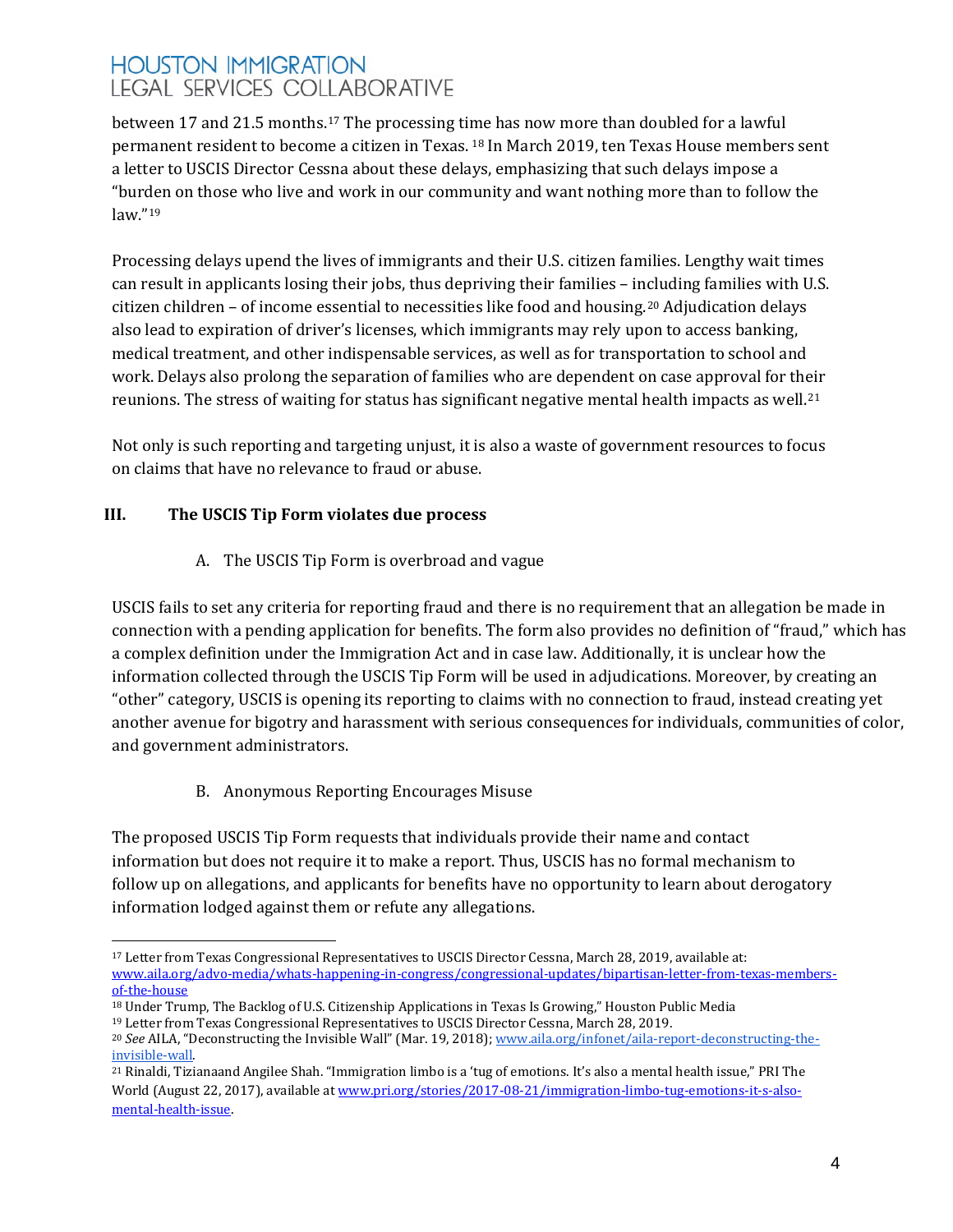USCIS has not provided any information how it will handle and respond to these anonymous tips. It is unknown what mechanisms are in place for USCIS to determine the validity of information provided by anonymous tips and to accurately assess whether they are impermissibly motivated. Without this information, it is unclear whether reported individuals will have any access to due process or any recourse against false reports.

Information motivated by bigotry is unreliable, and often hides a more nefarious purpose, such as in the case of employer wage theft or domestic violence (see Section IV, "The USCIS Tip Form Threatens VAWA Confidentiality and Puts Survivors at Risk," *infra*). For example, in the Texas Senate, a lawmaker called ICE on hundreds of protestors, who were demonstrating against the then-recently passed Texas' SB4, which many feared would increase racial profiling. The lawmaker used the threat of ICE to try to silence his political opposition. Another lawmaker commented on the incident, saying: "he looked into the gallery and saw Hispanic people and automatically assumed they were undocumented. He racially profiled every single person that was in the gallery today. He created the scenario that so many of us fear."[22](#page-4-0)

Employers also use the threat of calling ICE to control, underpay, and retaliate against workers. The proposed Tip Sheet would be another avenue for unscrupulous employers to threaten employees with lawful work authorization by submitting an anonymous report about the person's immigration benefit. Immigrants already face employer discrimination on the basis of race and national origin. For instance, in a 2010 case brought by the Department of Labor's Equal Employment Opportunity Commission (EEOC) in Houston, a company discriminated against 14 Indian, Blacks, and Latinos. A supervisor called a Muslim employee things like a "terrorist," "Taliban," "Osama" and ""Al-Qaeda," and called Latinos "f-----g Mexicans."[23](#page-4-1)

The vulnerability of undocumented immigrants results in gross labor violations, and this tip Sheet would expand those violations to immigrant workers who have work authorization. Fe y Justicia Worker Center, a member of the Houston Immigration Legal Services Collaborative, has "had reports of legal permanent residents and citizens just because the employer suspected that they might be undocumented, they issued a threat and said, 'We're going to call ICE on you."<sup>[24](#page-4-2)</sup> The Worker Center has also mapped wage theft across Houston, showing that in 2018, \$1.2 million were stolen from Houston workers through wage theft.[25](#page-4-3) One study found that 73% of

<span id="page-4-0"></span> $\overline{a}$ <sup>22</sup> Matthew Watkins, Alexa Ura, and Julian Aguilar, "Republican lawmaker: I called immigration authorities on Capitol protesters," Texas Tribune (May 29, 2017) available at[: www.texastribune.org/2017/05/29/protesters-disrupt-house](https://www.texastribune.org/2017/05/29/protesters-disrupt-house-proceedings-raise-opposition-sanctuary-cities/)[proceedings-raise-opposition-sanctuary-cities/](https://www.texastribune.org/2017/05/29/protesters-disrupt-house-proceedings-raise-opposition-sanctuary-cities/)

<span id="page-4-1"></span><sup>23</sup> *EEOC v. Pace Services, L.P.*, No. 4:08cv2886 (S.D. Tex. Apr. 2010).

<span id="page-4-2"></span><sup>24</sup> Eric Stone, "Report: Wage Theft Rampant In Houston," Houston Chronicle (March 28, 2019) available at: [www.houstonpublicmedia.org/articles/news/in-depth/2019/03/28/326751/wage-theft-rampant-in-houston-new](https://www.houstonpublicmedia.org/articles/news/in-depth/2019/03/28/326751/wage-theft-rampant-in-houston-new-report-says)[report-says](https://www.houstonpublicmedia.org/articles/news/in-depth/2019/03/28/326751/wage-theft-rampant-in-houston-new-report-says)

<span id="page-4-3"></span><sup>25</sup> Elizabeth Trovall, "Higher Rates Of Worker Abuse Reported In Sharpstown, Gulfton & Spring Branch," Houston Public Media (March 20, 2019), available at[: www.houstonpublicmedia.org/articles/news/2019/03/20/325583/higher-rates](https://www.houstonpublicmedia.org/articles/news/2019/03/20/325583/higher-rates-of-worker-abuse-reported-in-sharpstown-gulfton-spring-branch/)[of-worker-abuse-reported-in-sharpstown-gulfton-spring-branch/](https://www.houstonpublicmedia.org/articles/news/2019/03/20/325583/higher-rates-of-worker-abuse-reported-in-sharpstown-gulfton-spring-branch/)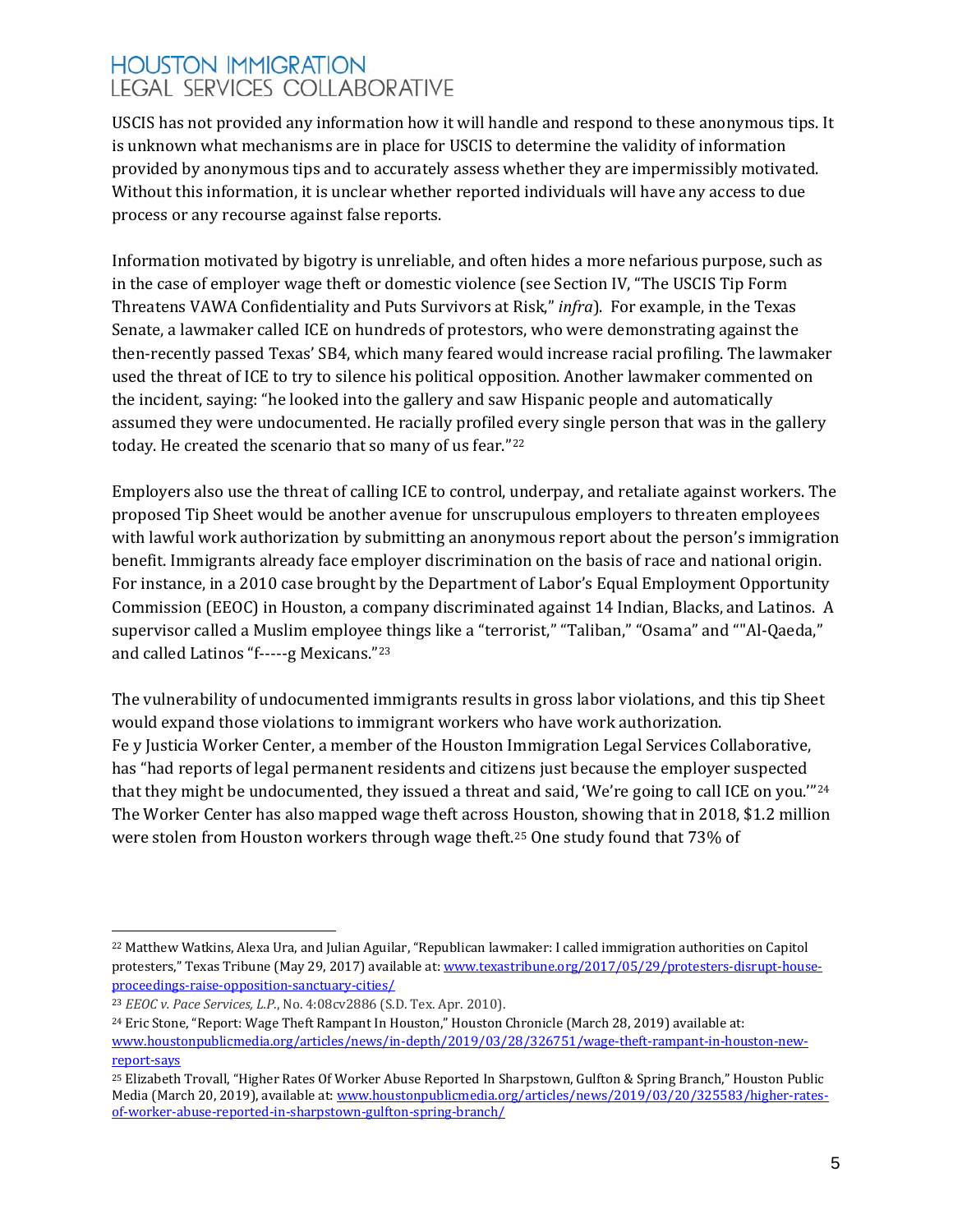undocumented day laborers reported that they have been victims of wage theft while working in Houston.[26](#page-5-0)

The USCIS Tip Sheet will become another tool for employers to use to threaten documented employees to keep silent about wage theft, dangerous working conditions, and other violations. A threat of a report to the USCIS Tip Sheet gives an employ[er](#page-5-1) significant leverage, particularly in light of the new USCIS Notice to Appear policy memorandum. <sup>27</sup> Dozens of reports show that undocumented workers are particularly vulnerable to threats of deportation – this Tip Sheet would extend that vulnerability to all immigrants, irrespective of immigration status. The failure to collect information from the person completing the form creates a likelihood that those targeting individuals based upon racism and bigotry will have the option of submitting numerous baseless claims with no accountability.

### **IV. The USCIS Tip Form Threatens VAWA Confidentiality and Puts Survivors at Risk**

The USCIS Tip Form provides abusers and perpetrators of crime an anonymous tool to weaponize the immigration system against survivors, without consequence or repercussion. This is extremely problematic and dangerous, as "one of the most intimidating tools abusers and traffickers of immigrants use is the threat of deportation."[28](#page-5-2) Abusers often threaten survivors that if they go to police or the court they will be arrested because they are not citiz[en](#page-5-3)s, or threaten to call immigration enforcement to have survivors arrested or deported.<sup>29</sup>

Many of the organizations in the Houston Immigration Legal Services Collaborative work with women who have had their immigration status held against them by partners who were controlling them, beating them, and raping them. In one case, an abuser used his Indian spouse's immigration status to control her. In addition to reducing her food intake, isolating her from friends and family, and physically and emotionally abusing her, her husband repeatedly told her that her HB4 spousal visa mea[nt h](#page-5-4)er immigration status was tied to his, so if she left him or went to police she would be deported.30

<span id="page-5-0"></span> $\overline{a}$ <sup>26</sup> Nik Theodore, After the Storm: Houston's Day Labor Markets in the Aftermath of Hurricane Harvey, University of Illinois at Chicago (November 2017), available at[: greatcities.uic.edu/wp-content/uploads/2017/11/After-the-](https://greatcities.uic.edu/wp-content/uploads/2017/11/After-the-Storm_Theodore_2017.pdf)Storm Theodore 2017.pdf

<span id="page-5-1"></span><sup>27</sup> USCIS Policy Memorandum, Notice to Appear (NTA) policy memorandum, June 28, 2018, available at: [www.uscis.gov/sites/default/files/USCIS/Laws/Memoranda/2018/2018-06-28-PM-602-0050.1-Guidance-for-](http://www.uscis.gov/sites/default/files/USCIS/Laws/Memoranda/2018/2018-06-28-PM-602-0050.1-Guidance-for-Referral-of-Cases-and-Issuance-of-NTA.pdf)[Referral-of-Cases-and-Issuance-of-NTA.pdf](http://www.uscis.gov/sites/default/files/USCIS/Laws/Memoranda/2018/2018-06-28-PM-602-0050.1-Guidance-for-Referral-of-Cases-and-Issuance-of-NTA.pdf)

<span id="page-5-2"></span><sup>28</sup> Stacey Ivie et al., *Overcoming Fear and Building Trust with Immigrant Communities and Crime Victims*, INT'L ASS'N OF CHIEFS OF POLICE (Apr. 2018), available at http://library.niwap.org/wp-content/uploads/PoliceChief April-<br>2018 Building-Trust-With-Immigrant-Victims.pdf.

<span id="page-5-3"></span><sup>&</sup>lt;sup>29</sup> National Domestic Violence Hotline, *Abuse and Immigrants*, available at[: www.thehotline.org/is-this-abuse/abuse-and](https://www.thehotline.org/is-this-abuse/abuse-and-immigrants/)[immigrants/.](https://www.thehotline.org/is-this-abuse/abuse-and-immigrants/)

<span id="page-5-4"></span><sup>30</sup> Massarah Mikati, "As legal status options narrow for immigrants, domestic abuse reports rise," (October 26, 2018), available at:

[www.houstonchronicle.com/news/houston-texas/houston/article/As-legal-status-options-narrow-for-immigrants-](http://www.houstonchronicle.com/news/houston-texas/houston/article/As-legal-status-options-narrow-for-immigrants-13340451.php)[13340451.php](http://www.houstonchronicle.com/news/houston-texas/houston/article/As-legal-status-options-narrow-for-immigrants-13340451.php)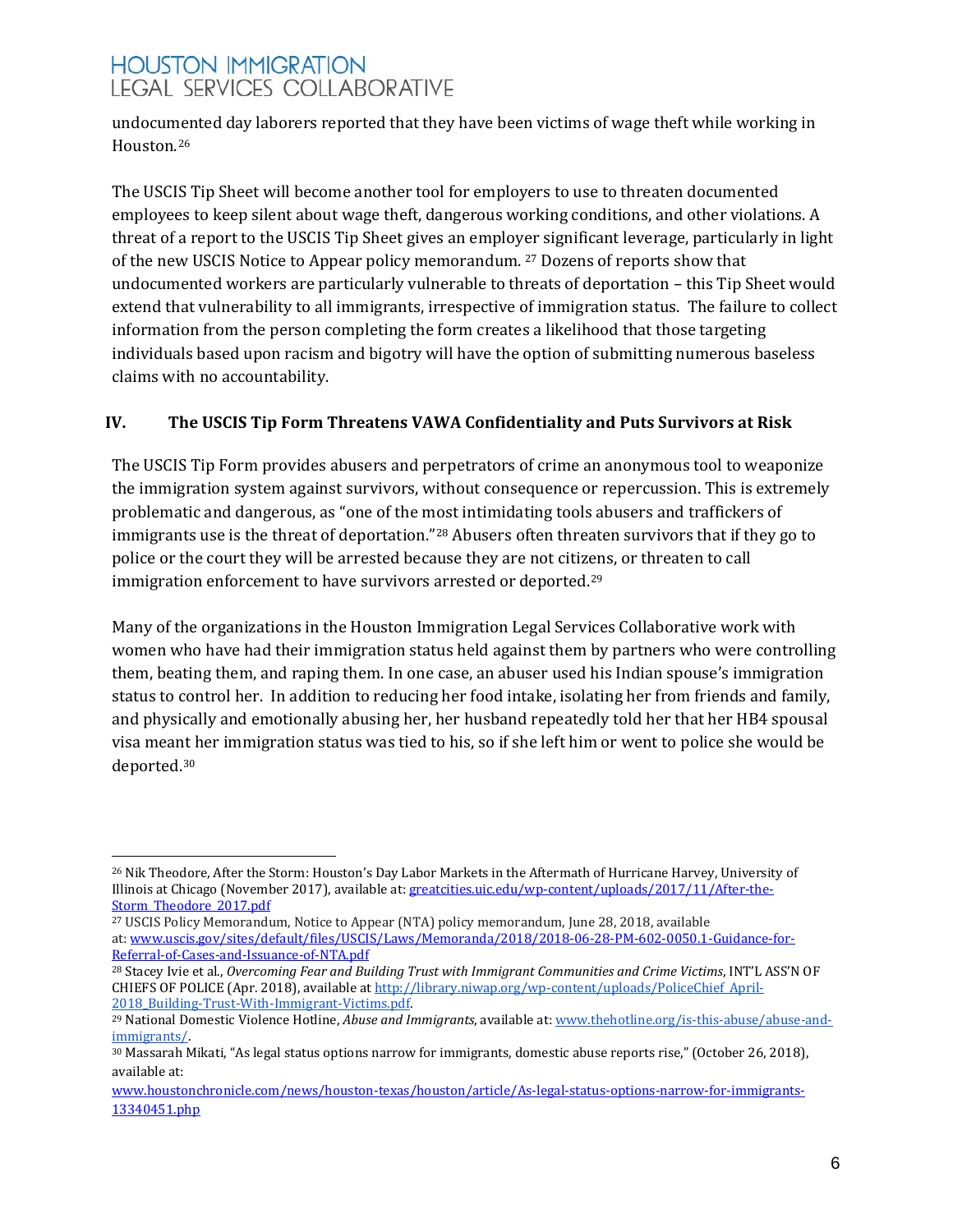In another Houston case, a woman from Mexico faced abuse from her boyfriend, who beat her, controlled her, and threatened to kill her and her children. "He told me nobody would help me, because I don't have papers. . . I felt like there was no help for me."[31](#page-6-0) 

The Tip Sheet would create another opportunity for abusers to threaten their partners based on their immigration status. Since the tip form will allow the collection of anonymous claims of fraud on previously approved benefit requests, it gives power to abusers even when a survivor has managed to get away from that person. Survivors are already more fearful of coming forward, given recent obstacles placed in the path of achieving legal status. Most recently, for instance, USCIS issued a policy memorandum wherein USCIS may issue a Notice to Appear to applicants, beneficiaries, and self-petitioners w[her](#page-6-1)e their application or petition is denied and they are no longer in a period of authorized stay.<sup>32</sup>

To combat the weaponization of immigration status for abusers, Congress created special immigration protections in the Violence Against Women Act (VAWA) for survivors of domestic violence, sexual assault, human trafficking and other forms of violence to allow survivors to seek protection without fear of deportation.

Recognizing that perpetrators will try to manipulate legal systems against survivors, Congress also created confidentiality protections that mandate, *inter alia,* that the government not to make adverse determinations based on information solely provided by an perpetrator or a member of a perpetrator's household or family member.[33](#page-6-2) These protections, codified at 8 USC § 1367 are "designed to ensure that abusers and other perpetrators cannot use the immigration system against their victims."[34](#page-6-3)

This protection applies to abused spouses and children generally as well as to those who are eligible to apply for benefits as a VAWA self-petitioner, or who are eligible for VAWA cancellation, U visa or T visa relief. These protections are in place regardless of whether an application for immigration relief is pending with USCIS.<sup>[35](#page-6-4)</sup> DHS' own guidance instructs:

<span id="page-6-0"></span> $\overline{a}$ <sup>31</sup> Cora Engelbrecht, "Fewer Immigrants Are Reporting Domestic Abuse. Police Blame Fear of Deportation," New York Times (June 3, 2018), available at[: www.nytimes.com/2018/06/03/us/immigrants-houston-domestic-violence.html](https://www.nytimes.com/2018/06/03/us/immigrants-houston-domestic-violence.html) <sup>32</sup> USCIS Policy Memorandum, Notice to Appear (NTA) policy memorandum, June 28, 2018, available

<span id="page-6-1"></span>at: [www.uscis.gov/sites/default/files/USCIS/Laws/Memoranda/2018/2018-06-28-PM-602-0050.1-Guidance-for-](http://www.uscis.gov/sites/default/files/USCIS/Laws/Memoranda/2018/2018-06-28-PM-602-0050.1-Guidance-for-Referral-of-Cases-and-Issuance-of-NTA.pdf)[Referral-of-Cases-and-Issuance-of-NTA.pdf](http://www.uscis.gov/sites/default/files/USCIS/Laws/Memoranda/2018/2018-06-28-PM-602-0050.1-Guidance-for-Referral-of-Cases-and-Issuance-of-NTA.pdf)

<span id="page-6-2"></span><sup>33</sup> See 8 USC 1367

<span id="page-6-3"></span><sup>34</sup> *Id*.; See also, *Department of Justice Appropriations Authorization Act, Fiscal Years 2006 through 2009: Report of the Committee on the Judiciary, House of Representatives, to accompany H.R. 3402 H.R. Rep. No. 109-233, at 120 (2005),* available at [www.congress.gov/109/crpt/hrpt233/CRPT-109hrpt233.pdf.](https://www.congress.gov/109/crpt/hrpt233/CRPT-109hrpt233.pdf)

<span id="page-6-4"></span><sup>35</sup> Department of Homeland Security, *Implementation of Section 1367 Information Provisions*, DHS Instruction Systems. Instruction Number: 002-02-001. Revision Number: 00., available at

[www.dhs.gov/sites/default/files/publications/implementation-of-section-%201367-%20information-provisions](https://www.dhs.gov/sites/default/files/publications/implementation-of-section-%201367-%20information-provisions-instruction-002-02-001_0_0.pdf)[instruction-002-02-001\\_0\\_0.pdf.](https://www.dhs.gov/sites/default/files/publications/implementation-of-section-%201367-%20information-provisions-instruction-002-02-001_0_0.pdf)